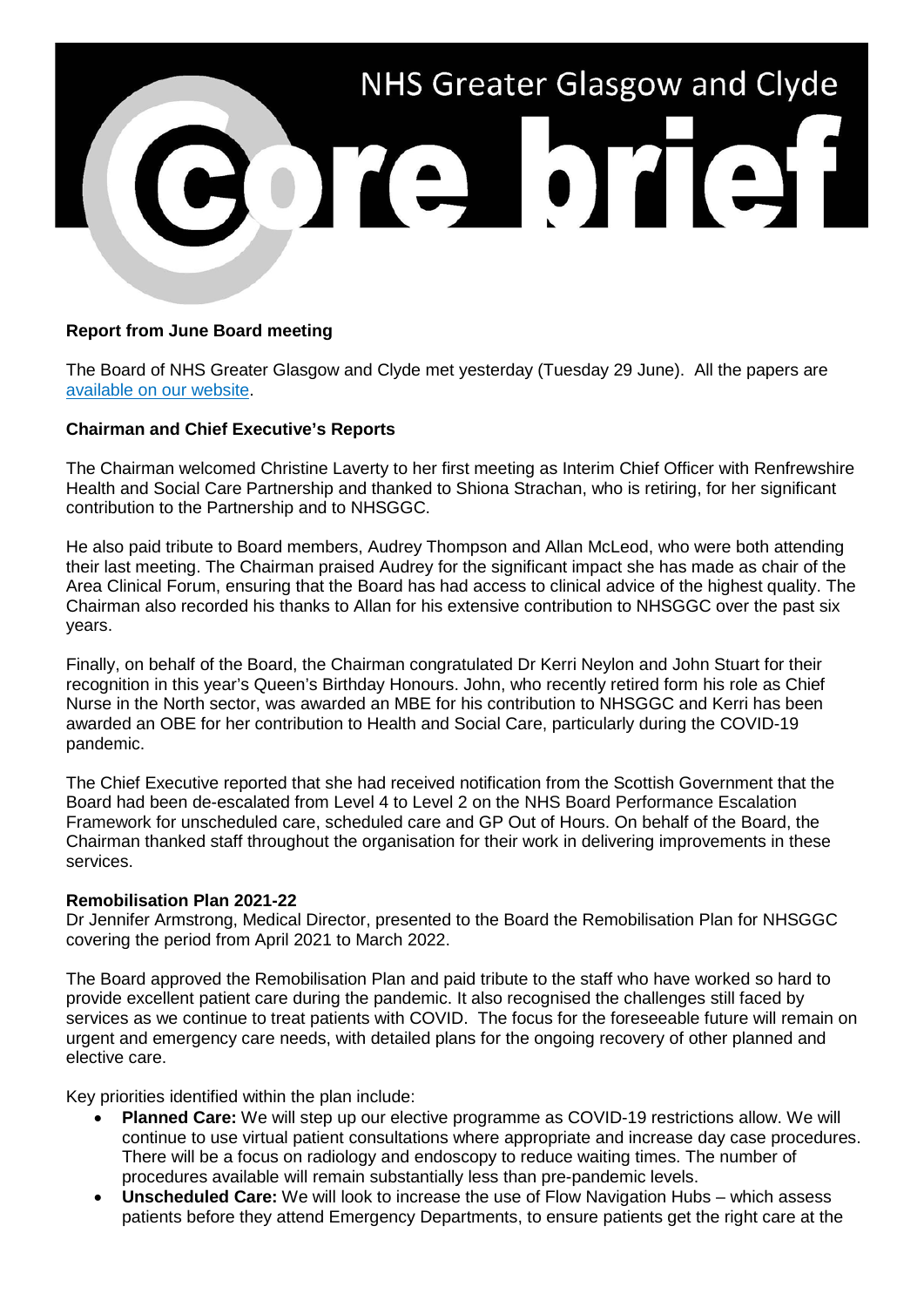right place. The model works by encouraging patients to always first call their GP, or, to speak to NHS 24 on 111, before they attend an Emergency Department (unless their condition is lifethreatening).

- **Mental Health:** We recognise the additional impact the pandemic has had on the mental health of the population. Increasing investment in digital resources and virtual appointments will support new psychological services. We will build on the success of the Mental Health Assessment Units, established at the beginning of the pandemic, which provide support for those in crisis. We will focus on the waiting list challenges with CAMHS and Psychological Therapies.
- **Public Health:** Recognising the existing health inequalities exacerbated by the pandemic, we will continue to support the wider health improvement agenda, with a focus on child poverty, mental health, weight management, smoking cessation and drugs and alcohol misuse. We will continue to support the COVID vaccination programme and local testing and contact tracing processes working with national partners.

Other priorities in the plan include improvements within social care, primary and community care, ensuring patient experience is integral to developing new ways of working, addressing inequalities and building on improvements with digital and e-health innovations which have allowed for more virtual consultations, improving patient care and reducing waiting times. The plan will be underpinned by a workforce plan that supports our teams and recognises the impact the pandemic has had on staff over the last 15 months.

### [Click here to read the Board Paper.](https://www.nhsggc.org.uk/media/267678/item-13_paper-21-32_rmp3.pdf)

## **COVID-19 update**

Dr Linda de Caestecker, Director of Public Health, updated the Board on the overall position on our response to managing COVID-19.

The Board heard how cases in NHSGGC have continued to increase since the start of May 2021. As at 28<sup>th</sup> June 2021, the seven day cumulative incidence rate was 383 cases per 100,000 population, the highest rate since February 2021.

Whilst hospitalisations have continued to increase, this is at a much lower rate than seen in previous surges. Encouragingly too, the number of patients within ICU remains very low.

Dr de Caestecker went on to report on the very good progress being made with the vaccination programme which is proceeding quickly. The Board remains on track to offer every adult over 18 years of age a first vaccination by 18<sup>th</sup> July.

The Board thanked Dr de Caestecker and her public health team for their continued leadership and advice in responding to the pandemic.

### [Click here to read the Board Paper.](https://www.nhsggc.org.uk/media/267673/item-09-paper-21-28-covid19-update.pdf)

### **QEUH/RHC Update**

The Chief Executive updated the Board on the position regarding a number of issues related to the Queen Elizabeth University Hospital (QEUH) and the Royal Hospital for Children (RHC).

The Scottish Government has established an Advice, Assurance and Review Group (AARG) which replaces the Oversight Board structure. The first meeting took place on the 7<sup>th</sup> June, chaired by the Chief Nurse, Professor Amanda Croft, who was supported by a number of Scottish Government colleagues. The Terms of Reference were approved with a further meeting being scheduled. Overall, the AARG were content with the plans and indicated that they considered excellent progress had been made at this stage.

Lord Brodie and some of the Inquiry Team visited the QEUH and RHC on Wednesday 23rd June, the purpose of which was to orientate themselves with the site and some of the services provided.

On progress with Wards 2A and 2B in the RHC, the Board heard that the significant upgrade is progressing well and it is anticipated that the wards will be handed back by the contractor to NHSGGC by